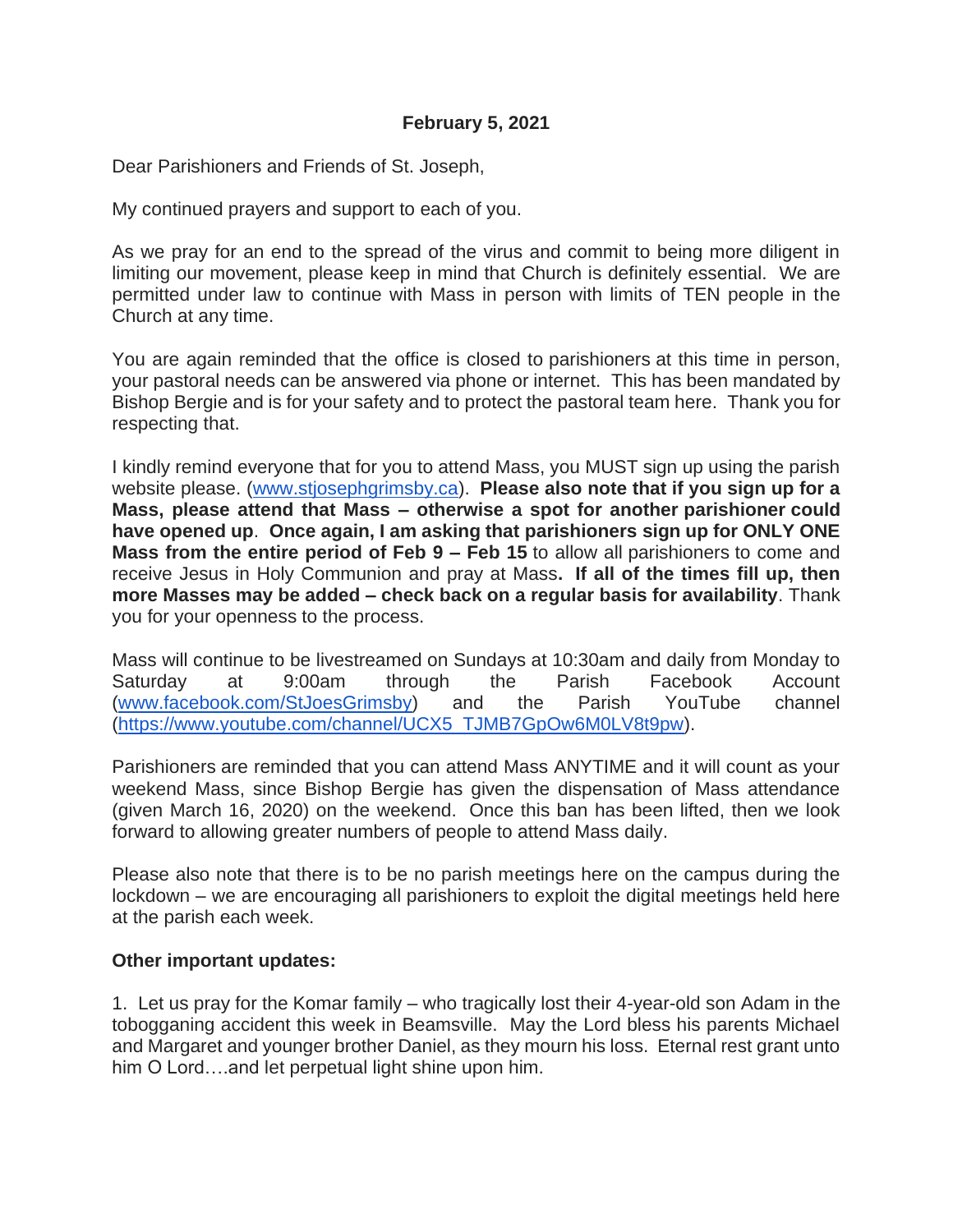2. I would like to formally thank Edward and Estelle Sobkowich who continue to be so generous to our parish, by donating the many beautiful poinsettias plants that have not only decorated our parish during the Christmas Season, but continue to make our sanctuary beautiful. On behalf of our entire parish – thank you for your kindness Sobkowich family! May the Lord bless you for your kindness.

3. **This Lent, I am encouraging all parishioners take Lent 2021 seriously**. This Lent, the Lord gives us an amazing opportunity to enter into the desert with Him and grow spiritually. The deepening our relationship with the Lord is especially critical in our desire to become holy. Each year, I look for effective sacramentals, tools or resources to assist you in your relationship with God in prayer. I have been introduced to a beautiful program that has really made me deepen and long for a closer relationship with God – and I think this program is fantastic for each of you! Instead of giving up chocolate, television, social media and the like this year – I am suggesting that all parishioners use the following tool as their preparation through Lent 2021. Have the tools we have used in the past, really changed us? Made us holy? Deepened our relationship with God? Or is it just tradition, ritual and the like? If we continue to do the same things…. How can the Holy Spirit truly move our hearts?

I am presenting an opportunity for all parishioners to get involved and participate in a new program put out by the Franciscan priests who run Franciscan University of Steubenville in Ohio – **on a faith series through Lent called METANOIA – which translated means, 'conversion.'** This program is free to use for all parishioners who register with an email address**.** There are 10 – thirty-minute videos which are nothing short of spectacular, that encourage a sense of who God is and our longing to deepen our relationship with Him. I cannot support this program enough – and while many of you may have used other methods of preparation through Lent, I am encouraging all parishioners to participate in this program and not use continue to use the same methods or resources during Lent that you have used in the past. Lent is a time of renewal – it requires change.

This series is not meant to be watched as a 'binge' watch (one episode after another) rather to be reflected upon, pondered and prayed over.

Below is the trailer for the series that I showed at Mass last weekend – to entice you all to participate.

The way I am structuring this program is as such, I am encouraging all parishioners to watch ONE video a week and to take the weekly topic into your prayer life, analyzing your current relationship with God and how it can deepen and grow. This will take us through the entire season of Lent, and then a few weeks into the Easter Season. I am encouraging you to watch ONE episode weekly and allow the Lord to touch your heart in a profound way. You may wish to watch this series as a family, couple or as an individual.

Each parishioner will then have the opportunity to reflect alone, perhaps by journaling or just reflecting all week. Others may wish to watch my focus and reflection questions that I will offer each week. For those who wish to participate or observe a group think, I will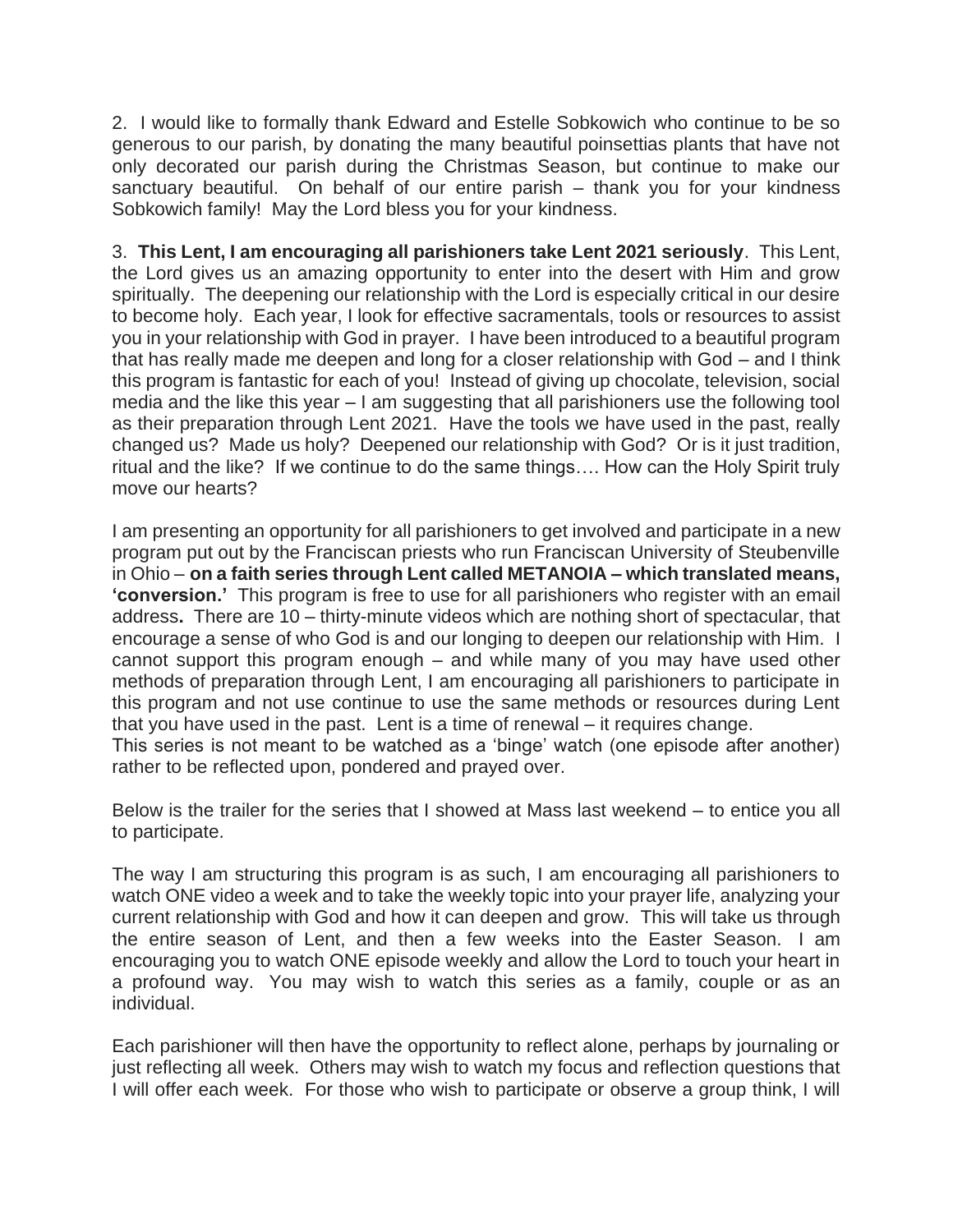be holding 3 livestream sessions each week to allow for dialogue, discussion and asking of questions. These live sessions will take place through the parish Facebook page [\(www.facebook.com/StJoesGrimsby\)](http://www.facebook.com/StJoesGrimsby) and will take place at the following time slots to accommodate your schedule. **Watch the movie 30 minutes before these three live sessions and use them to assist you to grow spiritually.**

## **Mondays @ 12:30pm / Thursdays @ 7:30pm / Saturdays @ 11:30am**

(Note – they will all be uploaded to the Parish YouTube channel for those who do not use the Facebook platform). Again, kindly watch the videos BEFORE these sessions – we will not be watching them together on Facebook (in case of internet crash, slow connection etc).

**To register, you enroll on [www.wildgoose.tv](http://www.wildgoose.tv/) and register with an email address. You do not need to call the parish office, nor email us to enroll you. Please do so yourself.** 

I will offer reflection questions, take comments and feelings from those who wish to leave comments in the chat etc. for those who may find it helpful.

As a means of participating as a community – since we cannot have a Lenten Mission as we normally would, I am encouraging parishioners to watch the videos just before one of the live sessions, and then to log in (for those who wish) and receive the reflection questions and/or participate in the dialogue.

Feel free to use any or all of the sessions to assist you on your Journey through Metanoia.

For those who wish to watch on their own outside of these times, of course you may do so. Feel free to watch back the Reflection sessions to assist you in your Journey with the Lord as well.

## <https://www.youtube.com/watch?v=4WAhYLVtiAM>

I am extremely excited about this opportunity of spiritual growth – join me in our journey to METANOIA – true inner conversion!

4. ALPHA Youth will begin on February 8<sup>th</sup>. I encourage all Youth of the parish to participate in this exciting venture with Andrew Natale, our parish Youth Minister. The age group is geared to 13-19 year olds. You can register on the parish website, on the Youth Ministry page and sessions will be weekly on Monday afternoons from 3-5pm.

5. EDGE Launch & Information Session – Andrew Natale, Youth Minister, is calling all middle school grade level students – Grades 6,7,8 to register for the Parish Youth Group – called EDGE. Parents are encouraged to register your children through the Youth Ministry page if interested. This is a great way to meet other youth, deepen your faith in God and have fun!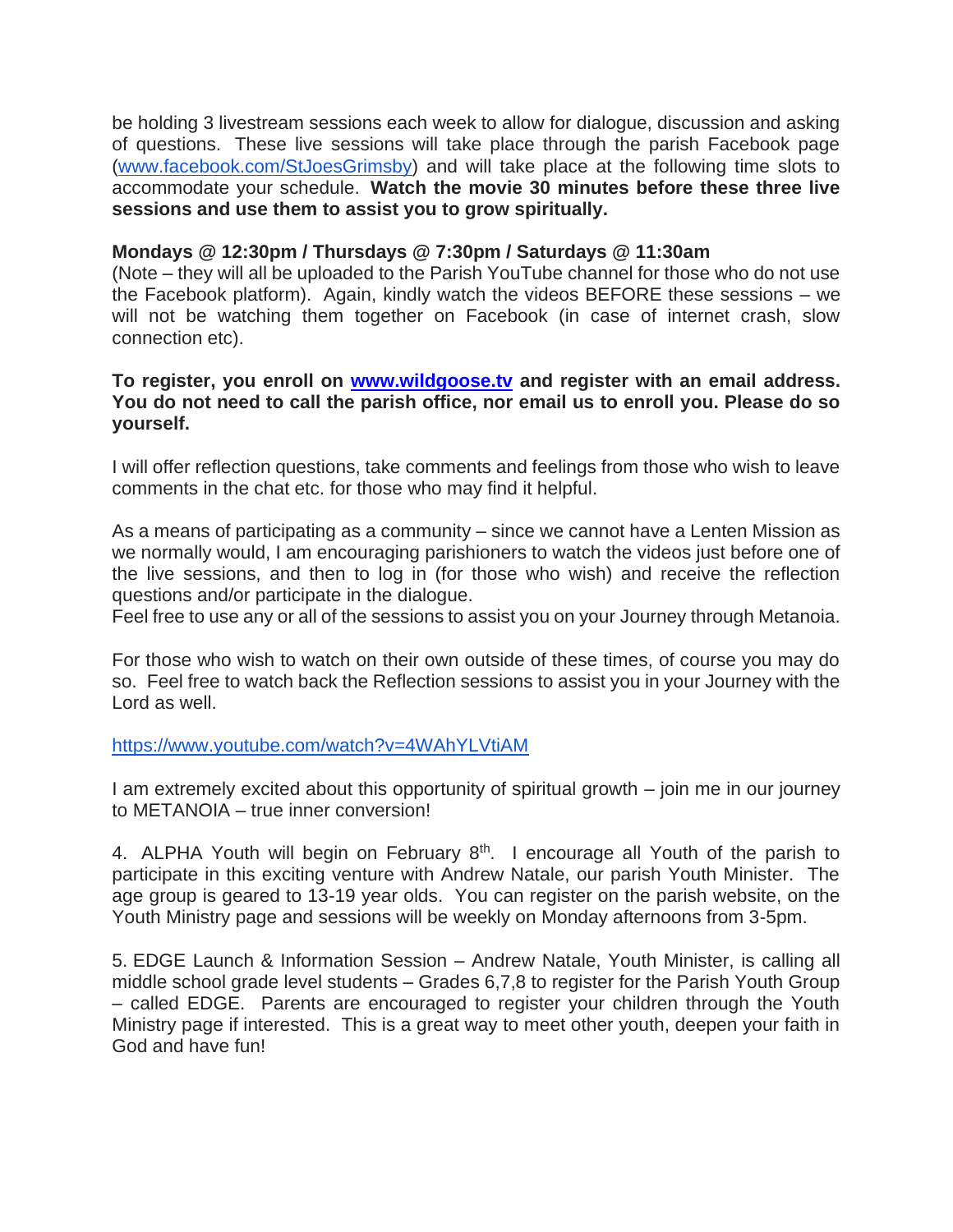6. The Lift Jesus Higher Rally will take place on Saturday February 27. See the website for details on how to register - <https://www.ljhr.ca/>

7. Please pray for all of our pilgrims (myself included) who have taken Jody Robertson, our Evangelization Minister's suggestion to begin the St. Francis Way pilgrimage – which began on February 1<sup>st</sup>. What a great way to prepare for Lent as we walk in the footsteps of the humble saint from Assisi.

8. I pray that parents of your young people are taking advance of the parish Children's Liturgy & Little Spirits digital program. Check out the parish website or the parish YouTube channel for the links to videos to enhance faith at home.

9. Please continue to pray for those who are participating in our 2<sup>nd</sup> ALPHA series led by Jody Robertson – Evangelization Minister.

10. Please continue to remember the parish regarding financial giving. We rely on your weekly contributions to sustain and build the kingdom of God in our parish. You can drop your offerings off in the boxes following Mass this weekend, drop it off in the outside mailbox, bring it to the parish office all week, or through the etransfer option – [myparishgift@gmail.com.](mailto:myparishgift@gmail.com) Thank you in advance to those families who continue to sustain our parish through their contributions.

11. Please continue to support our campaign for the new Heating and Air Conditioning units here at St. Joseph. **This project will cost the parish \$120,000** and your generosity is required to meet these costs. Thank you to those who have already stepped up and made donations – to date, we have **currently raised \$35,890 towards the total**. I am asking all parishioners to contribute significantly to this project since we all expect a warm church in the winter and cool church in the summer months. The old units, original to this church building, lasted us 25 years – and for those of us who are homeowners, we know that we certainly 'soaked' every ounce of life out of them. As you make your contribution, please write **"HEATING / AIR"** on the front of your envelope or in the memo line of an etransfer [\(myparishgift@gmail.com\)](mailto:myparishgift@gmail.com) and those funds will be counted towards your tax receipt for the end of the year. Special envelopes will be available to pick up for this project next weekend. Thank you in advance for your assistance.

12. 2021 envelopes are available for pickup in the foyer of the Church. Please pick up your envelopes for the new year which begins the end of November.

13. 2020 tax receipts are now available for pickup in the foyer of the Church. Thank you for your generosity in supporting the parish this past year.

14. Confessions continue to be heard every Saturday at 3:00pm in the St. Nicholas Room.

15. Good luck to all who purchased squares for our World Youth Day Superbowl fundraiser. With the big game this weekend, I wish you all good luck and enjoy the game!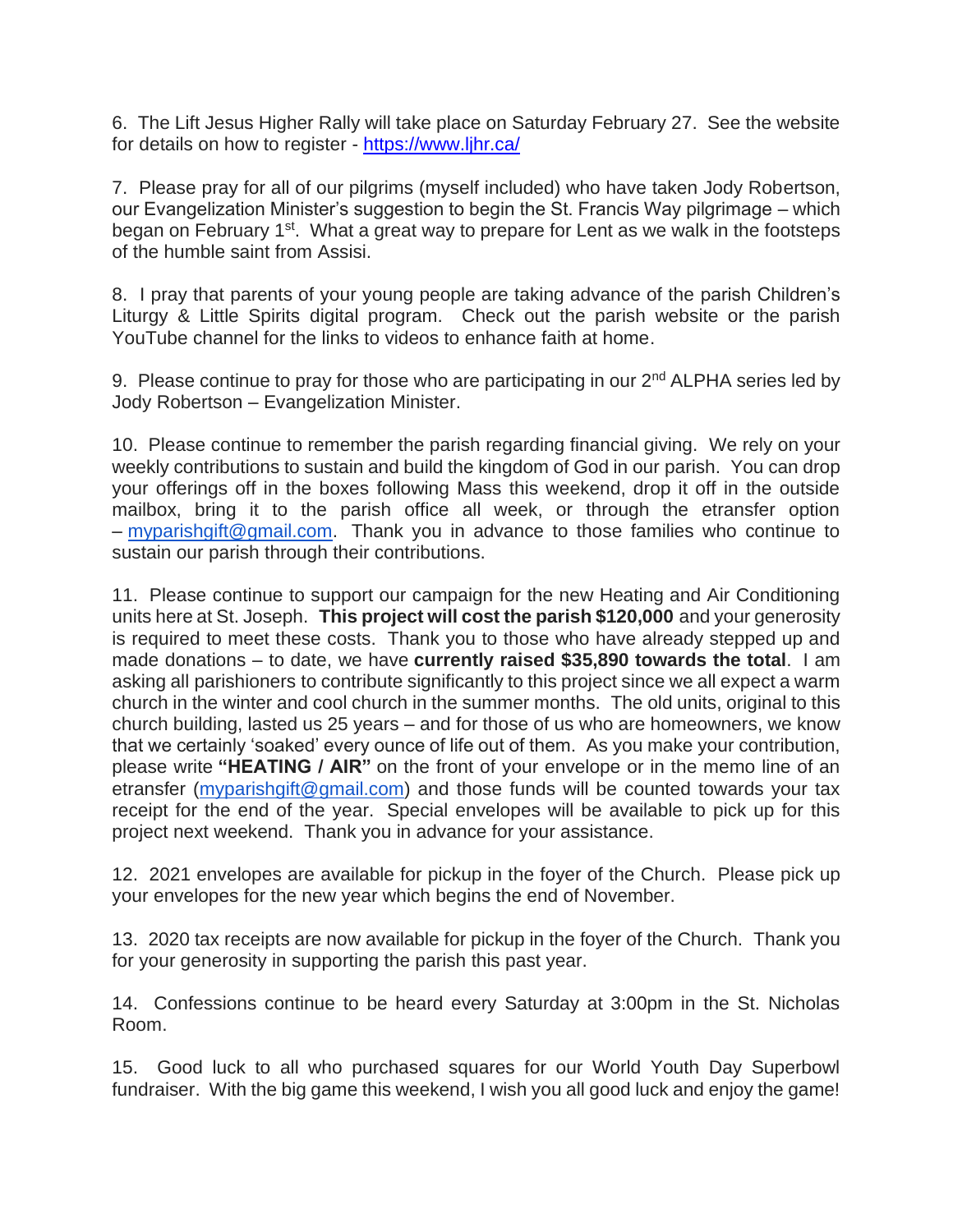16. The parish website continues to help so many – visit [www.stjosephgrimsby.ca](http://www.stjosephgrimsby.ca/) – and our social media accounts to help enhance your faith. Also please continue to look at the parish YouTube channel for daily updates.

Facebook - <https://www.facebook.com/StJoesGrimsby/> Instagram - <https://www.instagram.com/stjoesgrimsby/> Twitter - <https://twitter.com/stjoesgrimsby>

The parish YouTube channel once again is - [https://www.youtube.com/channel/UCX5\\_TJMB7GpOw6M0LV8t9pw](https://www.youtube.com/channel/UCX5_TJMB7GpOw6M0LV8t9pw)

17. The parish Bible Study – God Talk - continues with its **next session on Tuesday February 9 at 7:00pm**. We will be studying the Book of Haggai Chapter 2 and Zechariah Chapters 1-9. Click on the link below and join as you are encouraged to deepen your relationship with God and the study of the scriptures. If you need help setting this  $up$  – contact the parish office.

Fr-Rico Passero is inviting you to a scheduled Zoom meeting.

Topic: Fr. Rico Passero God Talk Meeting Time: This is a recurring meeting Meet anytime

Join Zoom Meeting [https://us02web.zoom.us/j/82763215683?pwd=TnFENVhveEF5VktKem1NMDVMdldzQ](https://us02web.zoom.us/j/82763215683?pwd=TnFENVhveEF5VktKem1NMDVMdldzQT09) [T09](https://us02web.zoom.us/j/82763215683?pwd=TnFENVhveEF5VktKem1NMDVMdldzQT09)

Meeting ID: 827 6321 5683 Password: GodTalk

18. I continue to invite you all to utilize the FORMED.org platform. Again, free to all parishioners, there are NUMEROUS resources for you to check out as an individual and as a family. Free to all parishioners. I have again included the instructions to enroll here:

To log onto FORMED (again FREE to all parishioners)

- Visit [www.formed.org](http://www.formed.org/)
- · Click Sign up
- $Click I belong to a parish or organization.$
- Type St Joseph Grimsby  $-$  in the "find your parish or organization" box and click on our parish name once it populates
- **Click Next**
- Add your name and email address then click sign up
- · Enjoy FORMED